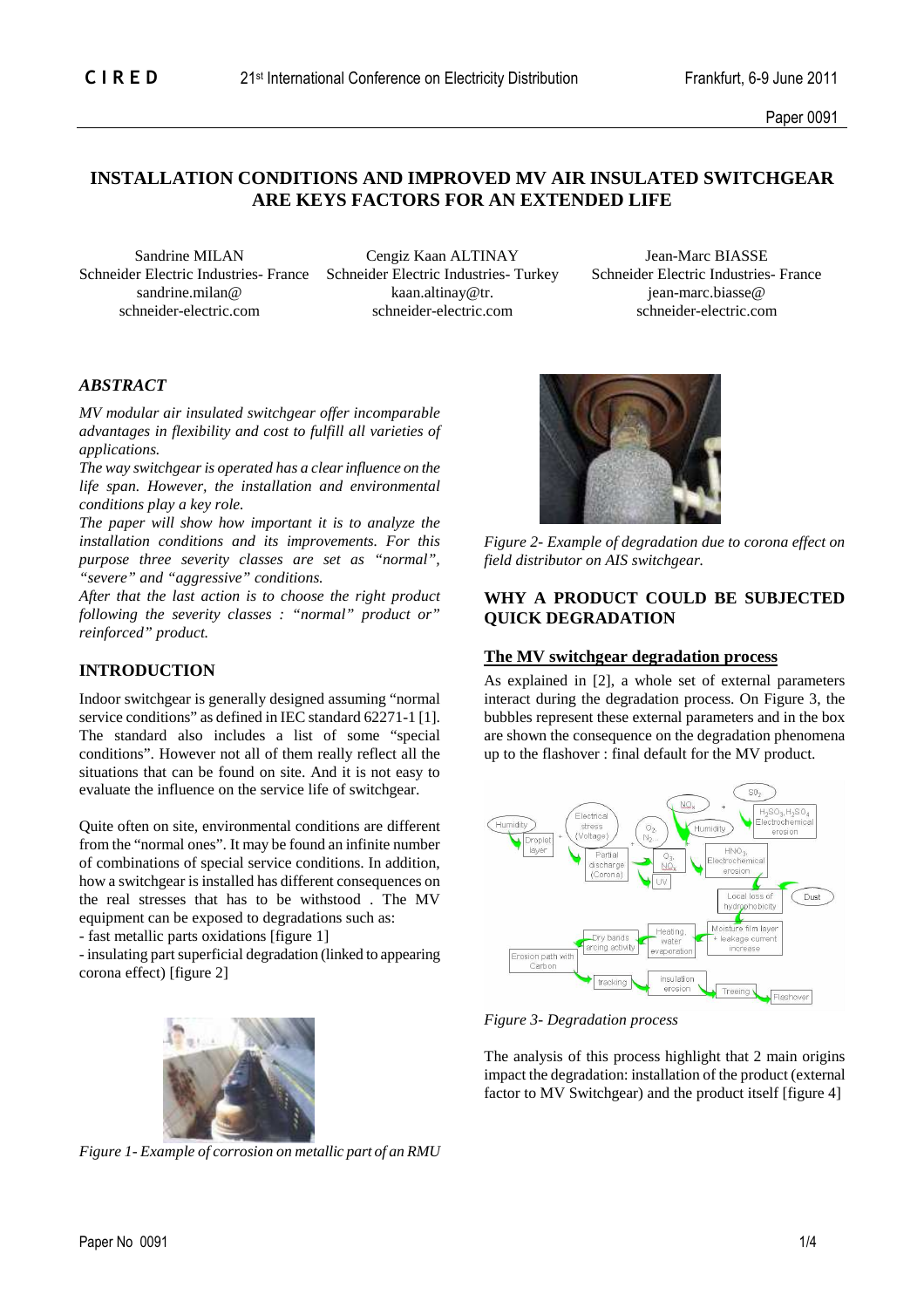

*Figure 4- two origins for the degradation* 

# **Some figures from recorded installation conditions**

A study has been conducted in some countries to determine mission profiles of MV switchgear during the whole life cycle including installation and operational life [3]. Among the results are:

- the average amplitude of temperature variations inside of substation is around 16,5°C.

**-** 48% of the substations contain water in cable trenches.

- 29% of the substations having water in the cable trenches have revealed corrosion issues on switchgear.

- dust & air pollution are also an important factor of deterioration (69% of equipment installed in China are exposed to dust & pollution).

### **First main parameter : Liquid Condensation**

2 processes can lead to air saturation and condensation: - at constant temperature, by carrying additional humidity,

- at constant humidity, through temperature variation.

The amount of humidity in the air is limited. The limitation is described by the "dew point" curve. Condensation appears as soon as the temperature is lower than the dew point. [Figure 5]



*Figure 5- Humid air diagram (Mollier diagram psychrometric diagram)* 

There are 3 main sources for humidity causing condensation as described in [4]:

- ambient air charged with humidity

- water leaks in the building or kiosk

- water presence in the cable trenches

# **Second main parameter : Pollution**

Some areas are submitted to dusty environment because of industrialization and /or civilization of mankind (big cities) [4]. Without any precaution, dust and pollution will settle on insulating components.

# **HOW TO IMPROVE THE LIFE SPAN OF MV INSTALLATION**

# **Improve the installation conditions**

### **Definitions of conditions classes**

Three classes of conditions are defined: normal conditions, sensitive conditions and aggressive conditions. A guide has been established to give recommendations on installation conditions.

The **"normal conditions class"** consists of "normal service conditions" according to standards, and favourable installation conditions such as:

- clean and dry trench;

- absence of dust or of any kind of remaining deposit. This is generally the case when the soils are not dusty , or when the equipment are not installed in an industrial area;

- stable temperature : no important ventilation, transformer in another room, no window, no metallic kiosk;

- no humidity: no vegetation around the substation, equipment not installed in a coastal area.

The **"severe conditions class"** includes some special service conditions plus controlled but less favourable installation conditions such as installation close to the sea, close to a dusty area, etc…

In "**the aggressive conditions class**", it is assumed that it is not possible to avoid poor installation conditions and a combination of special environmental conditions, such as: - humidity and rapid changes of temperature generating condensation;

- presence of dust and/or other deposit;

- water in cable trenches;

- dusty, salty or polluted atmosphere, presence of water or heavy pollution.

### **Installation Diagnosis & Recommendations**

The installations are divided in two categories : existing or new constructions. The diagnosis of installation will be different depending on the two types:

- for the new construction, the analysis will be visual and mainly focussed on the external environment: water presence, type of climatic conditions, dust presence,etc…

- for the existing one, the analysis will take into account the expected installed product in addition of external diagnosis. Of course the visual diagnosis of product is important for the analysis of the situation: visible degradation will highlight the potential issue with installation. But it is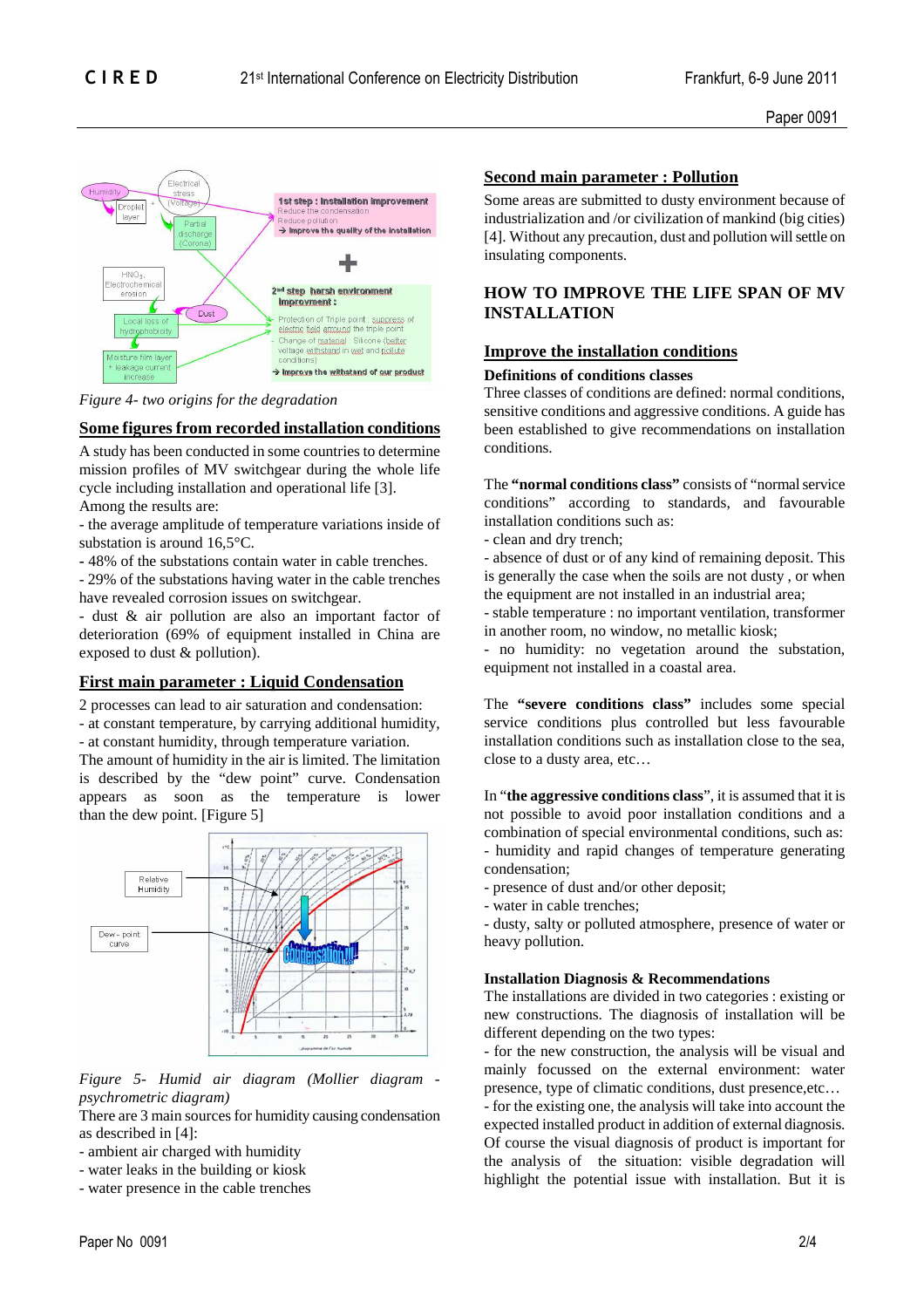possible to anticipate the visible degradation. As it is explained in Figure 3, the first phenomenon is the emergence of partial discharges. The "noise" of these phenomena can be measured with specific tools, including electrosonic sensor, before the apparition of visual degradation. This type of diagnosis allows taking measures to improve the installation before the final degradation of MV product.

Recommendations on installations are generally very simple and can be very easily implemented. A non exhaustive list of possible improvements includes:

- use of substation ventilation openings with **chevron-type baffles** to reduce the penetration of dust and pollution;

- keeping the **substation ventilation to the minimum required** for evacuation of transformer heat to reduce the penetration of pollution and dust;

- use of MV cubicles with a **sufficiently high degree of protection;**.

- use of **air conditioning systems with filters** to restrict entry of pollution and dust;

- regular **cleaning of all traces of pollution** from metal and insulating parts.

### **Choose the right product**

The starting point of physical phenomena is the increase of dielectrical stress on the triple point at connection of epoxy, conductor, and air. Then, the solution is to reduce dielectric stresses at triple point.

The modification of field distributor to fully cover the triple point at connection is divided in two actions [figure 6] [figure 7]:

- protection against the worst parameters around the triple point as condensed water and dust locally change the field distribution;

- implementation of a physical barrier to modify the field distribution using a specific silicone device (better dielectric withstand in moist/wet, and pollute conditions).



*Figure 6- Field distributor for normal offer* 



*Figure 7- Field distributor with silicone device for triple point protection* 

### **PRODUCT VALIDATION PROCESS**

Accelerated dielectric ageing tests were performed in test laboratory on a modified version of existing AIS switchgear of SM6 range

The SM6 cubicles have been submitted to severe environmental conditions during 3000h, in a climatic chamber, while being energized at the same time under rated voltage by a 3-phase high voltage source.

The test protocol is derived both from the standard IEC 62271-304 [5], and from our past experience. The expectation is to be representative of real harsh environment conditions that occur during the complete life of the equipment.

As it is defined in the standard IEC 62271-304 [5], the equipment is installed in the climatic test room and subjected to 2 hour damp heat cycles. During the whole test period, the temperature and humidity parameters are measured and controlled in the climatic chamber.

They are some important differences between the IEC standard 62271-304 [5] and our protocol:

- the ambient humidity is not only generated by a vapour flux injected inside the test chamber , but also by the pulverization of a thin heated water spray directly over the apparatus. The conductivity of the pulverized water is accurately adjusted and controlled during the test.

- the roof of the test object is removed and replaced by metal grids.

The water layer, deposited on the apparatus epoxy surface, is issued both from the condensation (from the vapour) and from the pulverisation effects. Our test protocol allows applying severe conditions on both lower and upper parts of the equipment:

- water condensation on the lower parts of the apparatus,

- stress increase on the upper part, because of the conductivity of the water sprayed.

Moreover, the ageing duration is also longer in comparison with IEC 62271-304.

The resulting test conditions are more severe than those defined in IEC standard, with the objective to simulate a real harsh environment. One main difference is the creation a surface conductivity on the apparatus, representing the effect of pollution such as dust, soot, or other deposit.

A clear difference has been noticed in the behaviour of switchgear including standard field distributor or reinforced protection of triple point. The solution including reinforced protection of triple point withstand the test conditions three times longer than the standard one.